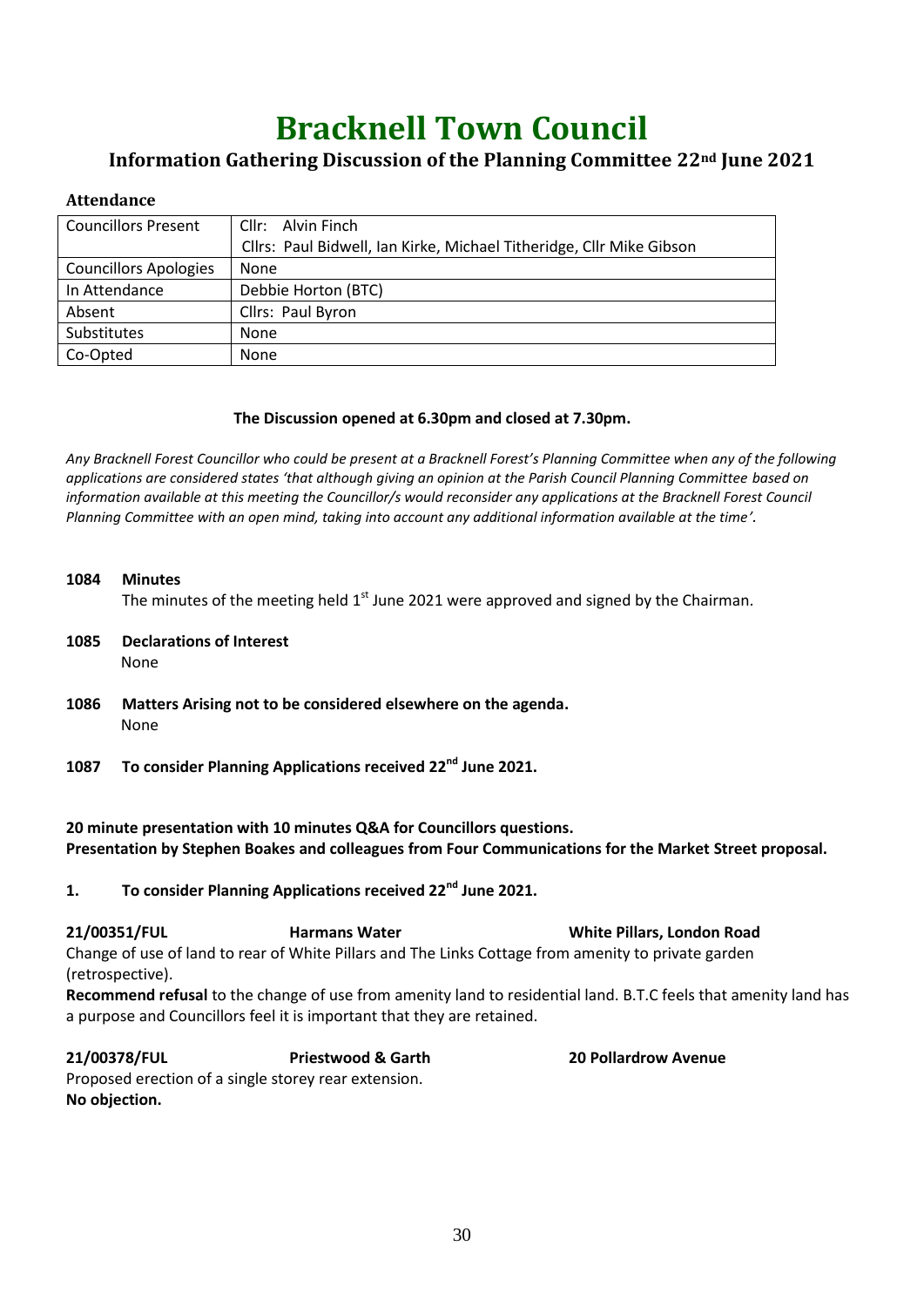| No Comment at this point.                                               |                                                                                                                                                                                                 |                                                                                                              |
|-------------------------------------------------------------------------|-------------------------------------------------------------------------------------------------------------------------------------------------------------------------------------------------|--------------------------------------------------------------------------------------------------------------|
| 21/00481/FUL<br>Proposed single storey rear extension.<br>No objection. | <b>Bullbrook</b>                                                                                                                                                                                | <b>37 Goodways Drive</b>                                                                                     |
| 21/00489/FUL                                                            | <b>Wildridings &amp; Central</b>                                                                                                                                                                | <b>Tanglewood, Crowthorne</b><br>Road                                                                        |
|                                                                         | Erection of detached double garage to front.<br>B.T. Councillors recommend refusal for the following reasons:                                                                                   |                                                                                                              |
| properties.                                                             |                                                                                                                                                                                                 | 1. Overbearing - the scale of the proposed development of this garage is oppressive impact on nearby         |
| this road.                                                              |                                                                                                                                                                                                 | 2. Out of character - the design and scale of the roof is out of character with other surrounding garages in |
| 21/00135/TRTPO<br>TPO 740 - Application to prune 1 tree.                | <b>Harmans Water</b>                                                                                                                                                                            | <b>6 Old Tollgate Close</b>                                                                                  |
|                                                                         | Observation: B.T. Councillors Defer to the experience and recommendation of the Tree Officer.                                                                                                   |                                                                                                              |
| 21/00137/TRTPO<br>TPO 1348 - Application to prune 1 tree.               | Hanworth<br>Observation: B.T. Councillors Defer to the experience and recommendation of the Tree Officer.                                                                                       | 12 Naseby                                                                                                    |
| 21/00396/FUL<br>No objection.                                           | <b>Great Hollands North</b><br>Erection of porch following demolition of existing porch.                                                                                                        | 10 Aysgarth                                                                                                  |
| 21/00418/FUL                                                            | <b>Harmans Water</b><br>Application for the proposed erection of a flat roof rear extension and a pitched roof rear extension.<br>B.T. Councillors recommend refusal for the following reasons: | 58 Austin Way                                                                                                |
|                                                                         | 2. Out of character with the local plan.                                                                                                                                                        | 1. Overbearing - the scale of the proposed extensions will have an oppressive impact on nearby properties.   |
| 21/00435/A<br>No objection.                                             | <b>Wildridings &amp; Central</b><br>Installation of an illuminated fascia sign and replacement lettering on an existing projecting sign.                                                        | 29 Braccan Walk                                                                                              |

**21/00470/FUL Priestwood & Garth 12 Coppice Green**

Proposed two storey side and rear extension following demolition of the existing single storey side extension, single storey front and rear extensions, new 1m high garden wall to the site frontage and internal alterations. **No objection.**

**21/00472/FUL Bullbrook 12 Sherwood Close**

Proposed erection of a single storey front extension, following the demolition of existing porch, first floor side extension including a garage conversion and two storey rear extensions.<br>No Commont at this noint **No Comment at this point.**

**21/00468/FUL Great Hollands North 28 Osprey Avenue** Proposed alterations to single storey rear projection and changes to fenestration.

**No objection.**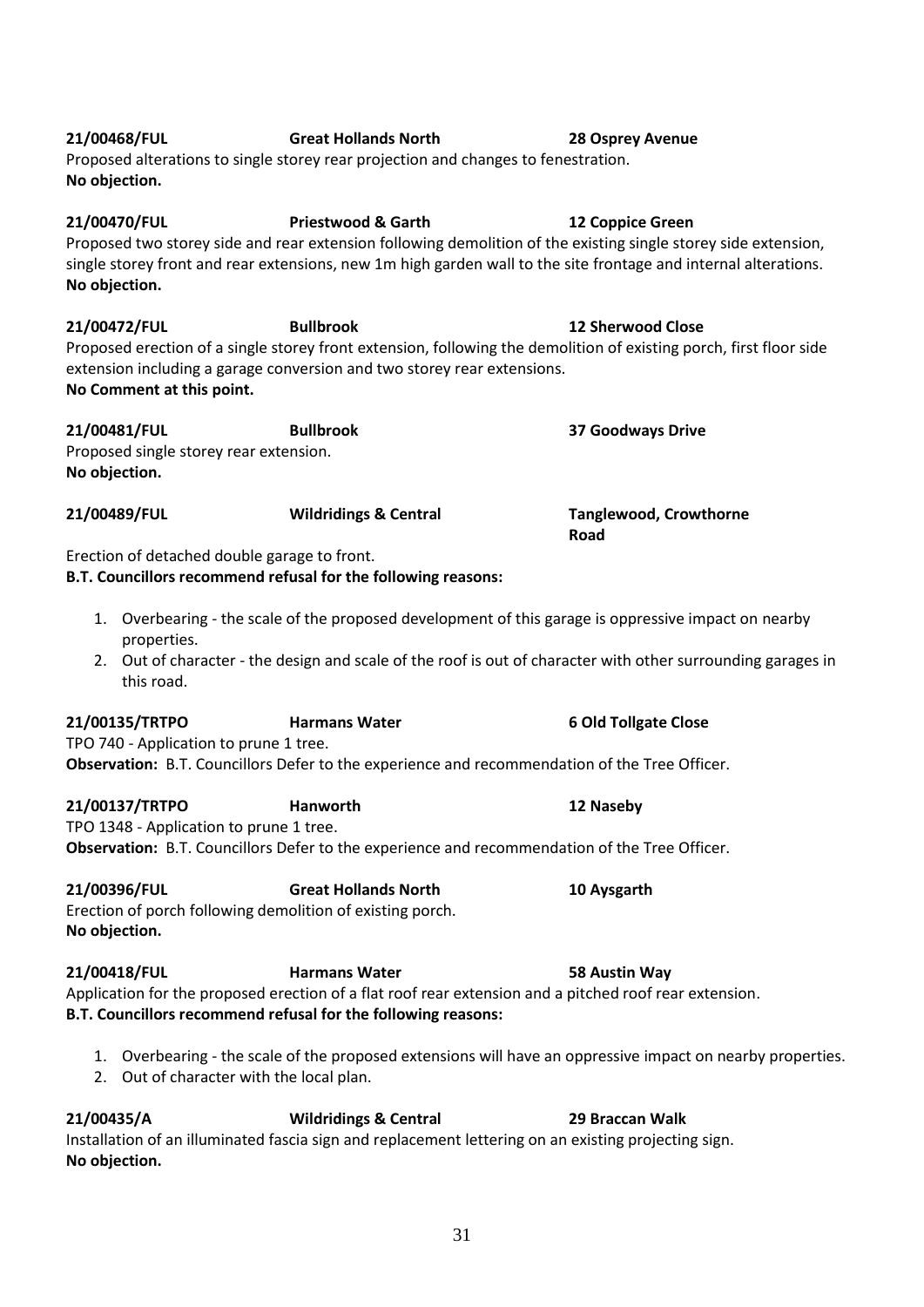| elevation.<br>No objection.                                                                    | an additional floor of accommodation, addition of pitched roofs over existing porch and single-storey side                                  | element, erection of single-storey rear extension with 2no. roof lanterns and alterations to fenestration on front                                                                                                                         |
|------------------------------------------------------------------------------------------------|---------------------------------------------------------------------------------------------------------------------------------------------|--------------------------------------------------------------------------------------------------------------------------------------------------------------------------------------------------------------------------------------------|
| 21/00456/FUL<br>Erection of single storey front porch extension.<br>No objection.              | <b>Crown Wood</b>                                                                                                                           | 81 Leaves Green                                                                                                                                                                                                                            |
| 21/00474/FUL<br>installation of rear access ramp and amendment to plant area.<br>No objection. | <b>Old Bracknell</b><br>Proposed installation of new shopfront, raising of new flat roof to rear, removal of existing rear 'goods in' door, | Co-Op $5 - 7$ Rectory Row                                                                                                                                                                                                                  |
| 21/00475/A<br>Post Office sign.<br>No objection.                                               | <b>Old Bracknell</b><br>Display of 2 no. co-op internally illuminated signs, 1 no. non-illuminated lettered sign and 1 no. non-illuminated  | Co-Op $5 - 7$ Rectory Row                                                                                                                                                                                                                  |
| 21/00482/A                                                                                     | <b>Wildridings &amp; Central</b>                                                                                                            | <b>Columbia Centre, Station</b><br>Road                                                                                                                                                                                                    |
| Display of 2no. non illuminated hanging signs.<br>No objection.                                |                                                                                                                                             |                                                                                                                                                                                                                                            |
| 21/00483/FUL                                                                                   | <b>Wildridings &amp; Central</b>                                                                                                            | <b>Columbia Centre, Station</b><br>Road                                                                                                                                                                                                    |
| of vents<br>No objection.                                                                      |                                                                                                                                             | Replacement security access door with associated security keypad, replacement cladding panels, and installation                                                                                                                            |
| 21/00142/TRTPO<br>TPO 1278 Application to prune 1 tree.                                        | <b>Priestwood &amp; Garth</b><br>Observation: B.T. Councillors Defer to the experience and recommendation of the Tree Officer.              | 44 Stoney Road                                                                                                                                                                                                                             |
| 21/00356/FUL                                                                                   | <b>Bullbrook</b>                                                                                                                            | <b>Bracknell Clinic, Brants</b><br><b>Bridge</b>                                                                                                                                                                                           |
| welfare facilities.<br>No objection.                                                           | ancillary accommodation. Works include new temporary lift shaft to external facade and new mechanical and                                   | Alterations to existing vacant second floor to provide new laboratory space for Covid-19 testing, with associated<br>electrical plant to ground and roof levels and 3 no. temporary Portacabin units to existing car park to provide staff |
| 21/00466/FUL<br>No objection.                                                                  | <b>Wildridings &amp; Central</b><br>with additional rear facing roof lights and erection of garden wall to front.                           | <b>75 Swaledale</b><br>Erection of single storey rear extension following demolition of existing conservatory and 1st floor rear extension                                                                                                 |

**21/00442/FUL Priestwood & Garth Whiteacre, 18 Stoney Road**

Addition of pitched roof in place of flat roof, with front and side-facing gables and rear-facing dormers, providing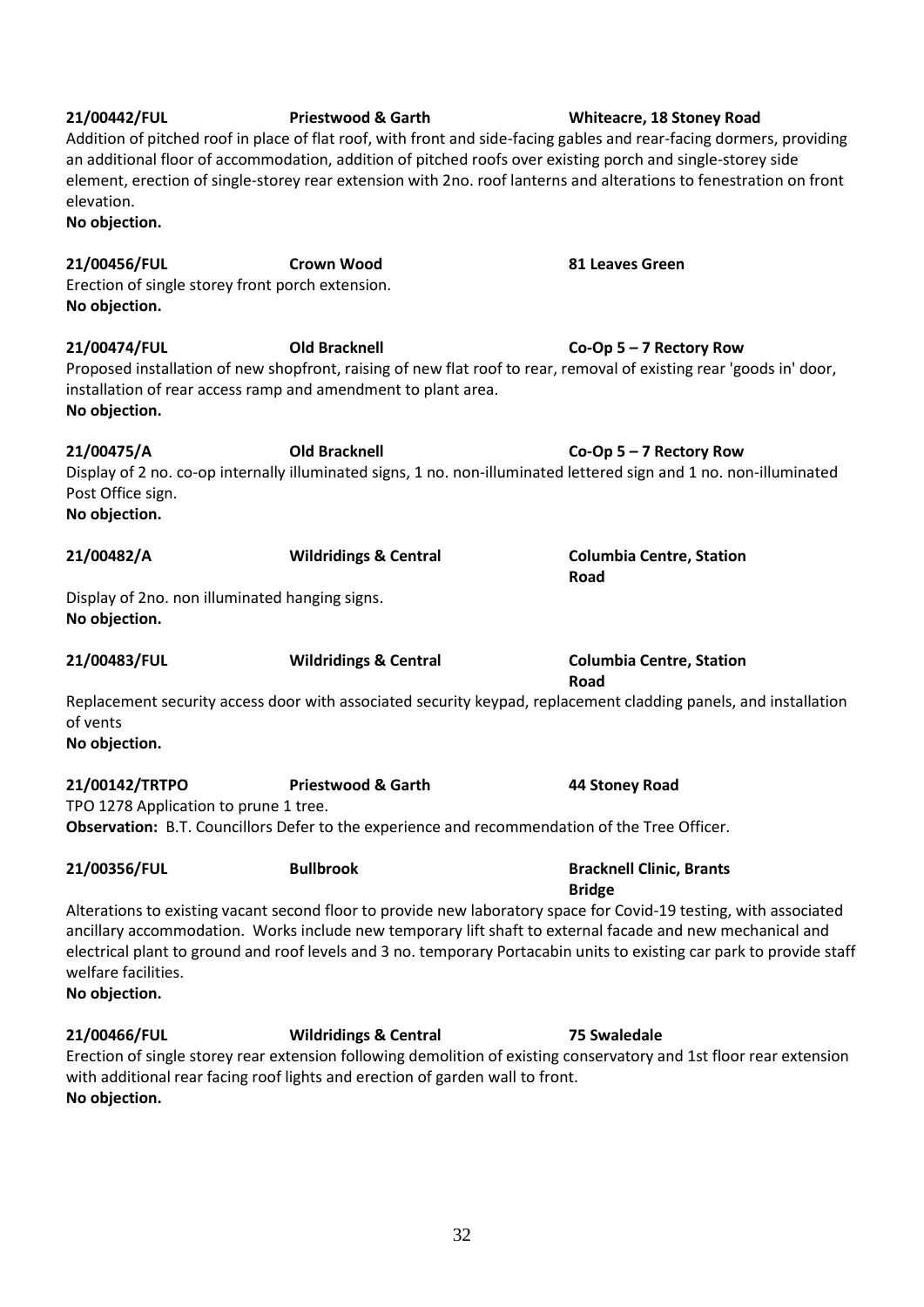## **21/00508/FUL Bullbrook 6 Parkland Drive**

Proposed erection of 1 No. semi-detached 1 bedroom dwelling. **Bracknell Town Council recommend refusal for the reasons below:**

- 1. Overdevelopment in a small cul-de-sac which will have a negative impact on adjacent properties (overlooking).
- 2. Another property would have a negative impact in a road that already suffers with parking congestion. This application does not comply with the Borough Councils parking standards so should be refused.
- 3. The entrance to the property would mean loss of some amenity land, and we are concerned that the close proximity of the tree will cause it to be irreparably damaged during the construction.
- 4. Councillors still feel any separate additional dwelling to this property will have a negative impact.

| 21/00545/RTD | <b>Harmans Water</b> |
|--------------|----------------------|
|              |                      |

### **21/00545/RTD Harmans Water Telecommunications Mast. Calfridus Way**

Installation of a 20m 'Phase 5' street pole with 3 antennas and 2 dishes, 3 cabinets and ancillary development. **No objection.**

| 21/00145/TRTPO | <b>Wildridings &amp; Central</b> | Land to the rear of 12  |
|----------------|----------------------------------|-------------------------|
|                |                                  | <b>Wildridings Road</b> |

TPO 381 - Application to fell 1 tree.

**Observation:** B.T.C would rather see trees pruned where possible rather than removed but would concur with the recommendation of the Tree Officer.

## **21/00151/TRTPO Bullbrook 1 -1A The Sterling Centre,**

**Eastern Road**

TPO 1238 - Application to prune 3 trees.

**Observation:** B.T. Councillors Defer to the experience and recommendation of the Tree Officer.

### **1089 Decision Notices**

| <b>Application no</b> | <b>Address</b>                       | <b>BFB Decision</b>                            | <b>BTC Comments</b>                                                                                                                                                                                 |
|-----------------------|--------------------------------------|------------------------------------------------|-----------------------------------------------------------------------------------------------------------------------------------------------------------------------------------------------------|
| 21/00390/PAH          | 24 Windmill Road                     | Prior Approval<br>HH Not<br>Required           | <b>NOTED</b>                                                                                                                                                                                        |
| 20/00787/FUL          | Adolsteen, 23<br><b>Folders Lane</b> | Approval                                       | No Objection                                                                                                                                                                                        |
| 20/01092/FUL          | Sainsbury's<br>Supermarket           | Approval                                       | Observation: B.T. Councillors have no objection but would<br>like to be sure the off-flow detergent is contained so the<br>surrounding area does not become slippery and a hazard<br>to the public. |
| 20/01093/A            | Sainsbury's<br>Supermarket           | Grant with<br>Extra<br>Conditions<br>(Adverts) | No Objection                                                                                                                                                                                        |
| 21/00337/FUL          | 9 Sherring Close                     | Approval                                       | No Objection                                                                                                                                                                                        |
| 21/00139/FUL          | The Peel Centre                      | Approval                                       | No Objection                                                                                                                                                                                        |
| 21/00325/FUL          | 23 Stratfield                        | Approval                                       | No Objection                                                                                                                                                                                        |
| 21/00472/FUL          | 12 Sherwood<br>Close                 | Withdrawn                                      | On this Agenda so not seen yet                                                                                                                                                                      |